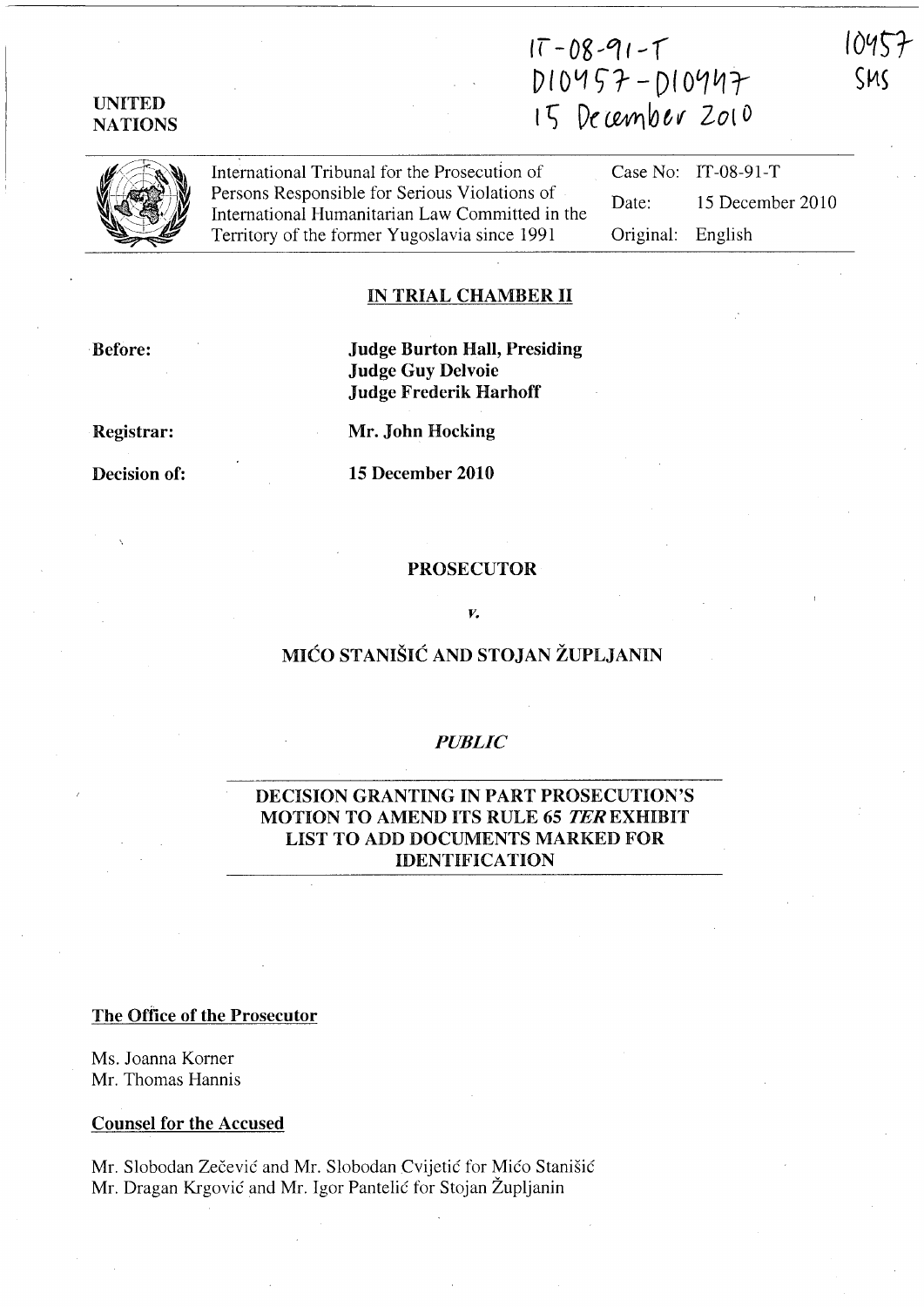# $10456$

TRIAL CHAMBER 11 ("Trial Chamber") of the International Tribunal for the Prosecution of Persons Responsible for Serious Violations of International Humanitarian Law Committed in the Territory of the Former Yugoslavia since 1991 ("Tribunal") is seised of the "Prosecution's motion for leave to amend its Rule 65 *ter* exhibit list to add documents marked for identification, with annex", filed on 2 February 2010 ("Motion"), whereby the Prosecution requests permission to add to its exhibit list 17 documents which were marked for identification during the testimony of seven witnesses: P14, P17, P52, P53, P54, P74, P77, P79, P91, P95, PIll, P1l2, P124, P171, P482, P494 and  $P502<sup>1</sup>$ 

l. The Trial Chamber notes that since P14, P74 and P482 have already been admitted into evidence.<sup>2</sup> Moreover, P52, P53 and P54 were the subject of another motion of the Prosecution, filed on 25 September 2009, to add them to the exhibit list. The Chamber denied this motion in an oral decision on 30 September 2009.<sup>3</sup> The Motion is, therefore, moot with regard to these six documents. The Trial Chamber will consider the Motion only in respect of the remaining documents, which will be referred to as "MFI Documents".<sup>4</sup>

2. On 15 February 2010, the Defence of Mico Stanisic and the Defence of Stojan Zupljanin (collectively, "Defence") jointly responded ("Response").<sup>5</sup> On 17 February 2010, the Prosecution sought leave to reply and filed a proposed reply ("Reply").<sup>6</sup>

# I. SUBMISSIONS

### A. General submissions

3. The Prosecution submits it is in the interest of justice to add the MFI Documents to its exhibit list because they "are *prima facie* relevant and will assist the Trial Chamber in

<sup>&</sup>lt;sup>1</sup> Motion, para. 1.

<sup>&</sup>lt;sup>2</sup> Redacted Defence response to Prosecution's motion for leave to amend its Rule 65 ter exhibit list to add documents marked for identification, with annex, 17 Feb 2010, para. 8; Reply, para. 4 (referring to STl72, 21 Jan 2010, T. 5288); Prosecution's motion for leave to reply and reply to Defence response to Prosecution motion for leave to amend its Rule 65 ter exhibit list to add documents marked for identification, 17 Feb 2010, para. 4 (referring to procedural discussion, 22 Jan 2010, T. 5414, though incorrectly citing the hearing date as 25 January 2010); P74 was admitted during the testimony of Nedjelko Đekanović, 7 Oct 2009, T. 1035.

Prosecution's motion for leave to amend Rule 65 *ter* exhibit list to add documents related to witness ST027, 25 Sep 2009; Oral ruling, 30 Sep 2009, T. 603-604.

<sup>4</sup> The Prosecution assigned provisional Rule 65 fer numbers 3398, 3407, 3413, 3414, 3415, 10102, 10106, 10107, 10108, 10109, 10123, 10124, 10128, 10142, 10227, 10229 and 10233 to the MFI Documents P14, P17, P52, P53, P54, P75, P77, P79, P91, P95, Pill, P112, P124, P171, P483, P494 and P502, respectively.

 $<sup>5</sup>$  Defence response to Prosecution's motion for leave to amend its Rule 65 *ter* exhibit list to add documents marked for</sup> identification, with annex, filed confidentially on 15 Feb 2010. On 17 February 2010, the Defence filed a redacted public version of the original filing as directed by the Trial Chamber, Redacted Defence response to Prosecution's motion for leave to amend its Rule 65 *ter* exhibit list to add documents marked for identification, with annex, 17 Feb 2010.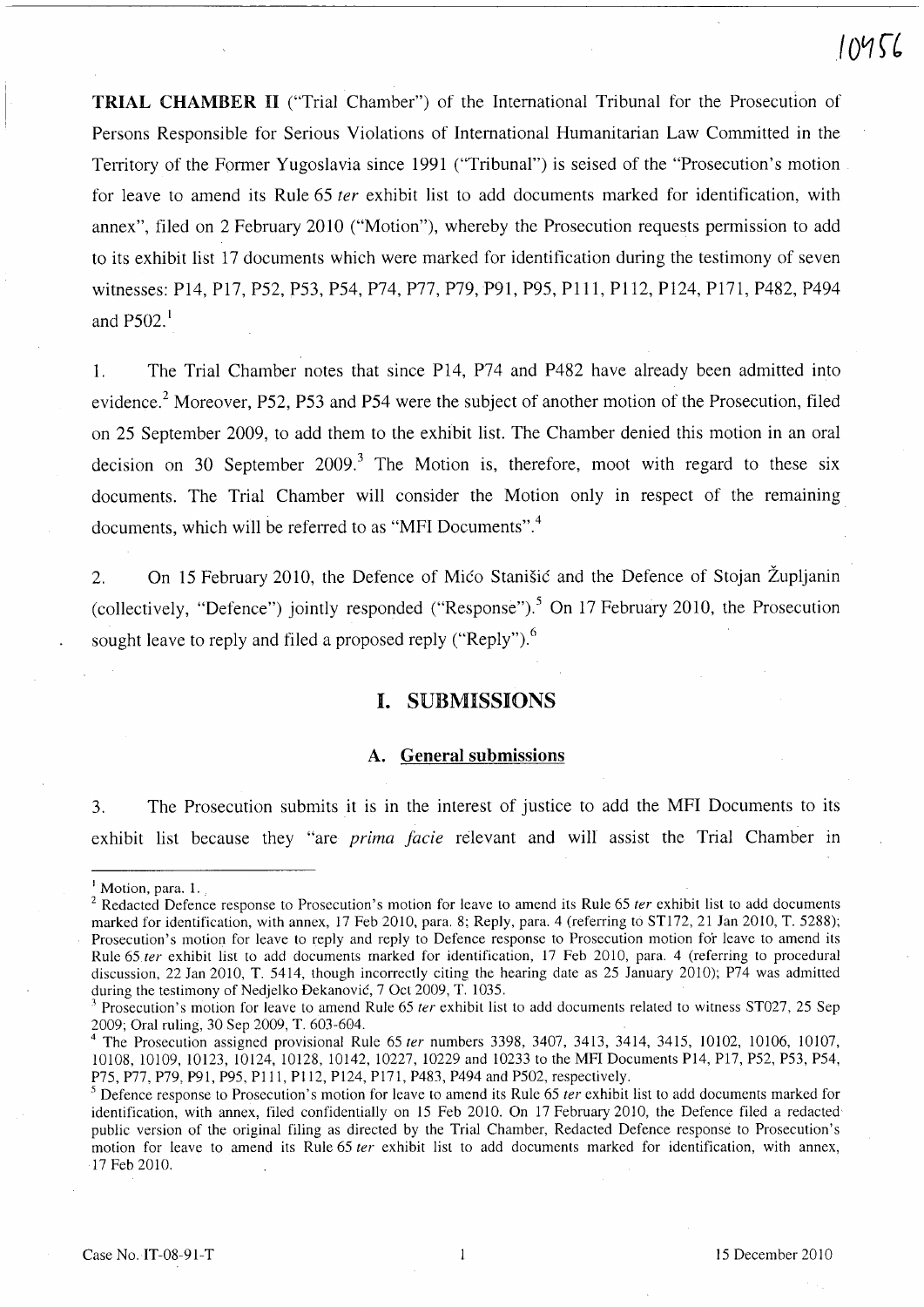# 1045 C

understanding the testimony of the witnesses through whom the documents were tendered  $[\dots]$  as well as ultimately deciding the issues presented by this case".<sup>7</sup> It argues that their addition "will not prejudice the Accused's right to a fair trial."<sup>8</sup> The Prosecution states that it seeks only to add the MFI Documents to its exhibit list and that, should the Trial Chamber grant the Motion, it will tender the documents "through either a future witness or a bar table motion."<sup>9</sup>

4. The Prosecution submits that it disclosed the MFI Documents to the Defence "prior to tendering them at trial" and that the Defence, therefore, have "had sufficient opportunity to explore these exhibits with the witnesses through whom they were tendered, and will have the opportunity to do so with the Prosecution's remaining witnesses."<sup>10</sup> Furthermore, the Prosecution submits that the MFI Documents "are of a similar nature to those already on the Prosecution's Rule 65 *ter*  exhibit list, so that they do not introduce a new element of the Prosecution's case." $11$ 

5. The Prosecution asserts that it requested the Trial Chamber to mark the MFI Documents for identification to allow it to file a subsequent motion to add these documents to its exhibit list.<sup>12</sup> The Prosecution contends that in the interest of an "economical approach" to filing, it filed this Motion upon having accumulated a sufficient number of documents that had been marked for identification. $13$ 

6. Except for "a portion on P112," P494 and P502, the Defence "objects to the Prosecution request for admission [of the MFI Documents] into evidence."<sup>14</sup> It makes specific submissions arguing against the admission into evidence of each of the MFI Documents, which are addressed below in relation to individual documents.

7. In reply, the Prosecution submits that the Defence objections regarding admissibility are premature as the Prosecution is only seeking to add the MFI Documents to its exhibit list.<sup>15</sup>

#### B. **Pt7** MFI

8. The Prosecution submits that P17 "contains a key historical agreement reached between Karadžić and Mate Boban (leader of the HDZ) in May 1992 regarding the division of BiH among

<sup>8</sup>*Ibid.* 

<sup>11</sup>*Ibid.* 

n *Ibid.* 

<sup>6</sup> Prosecution's motion for leave to reply and reply to Defence response to Prosecution motion for leave to amend its Rule 65 ter exhibit list to add documents marked for identification, 17 Feb 2010.

Motion, para. 5.

 $9^9$  Motion, para. 2; Reply, para. 2. $10^1$  Motion, para. 17.

<sup>&</sup>lt;sup>12</sup> Reply, para. 5.

<sup>&</sup>lt;sup>14</sup> Response, paras 1-8.

<sup>&</sup>lt;sup>15</sup> Reply, para. 2.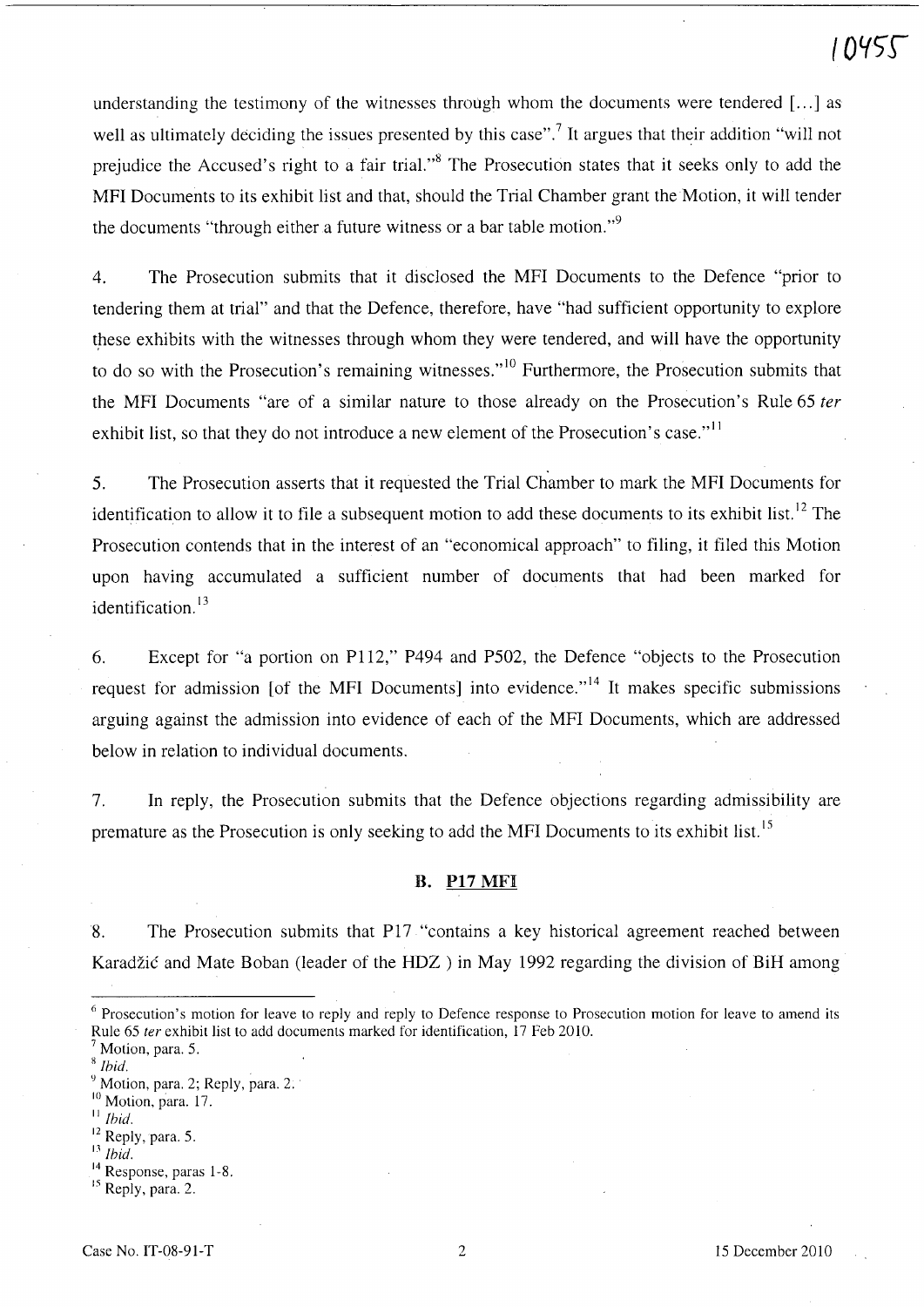# ΄ ΝΑ ϚͶ

the Serbs and Croats."<sup>16</sup> The Prosecution contends that P17 is "directly related" to exhibit P16 and would, therefore, assist the Trial Chamber in understanding Robert Donia's evidence on "the formation of the joint criminal enterprise and the political events leading up to and surrounding the conflict."<sup>17</sup> The Prosecution notes that P17 was among 29 documents that were subject of a motion of 14 September 2009 to amend its exhibit list.<sup>18</sup>

9. The Defence contends that the Trial Chamber has already declared P17 inadmissible,  $19$ referring to an oral decision of 15 September 2009 ("Oral Decision") disposing of the Prosecution motion of the previous day.<sup>20</sup> The Defence argues that the Prosecution makes no submission for reconsideration and "there is no basis for the Trial Chamber to reconsider its earlier decision."<sup>21</sup>

10. In reply, the Prosecution asserts that the Trial Chamber "only held that the Prosecution could not seek to admit these exhibits through [Robert Donia]" and that, had the Trial Chamber ruled that the exhibits were inadmissible, "it presumably would not have granted the Prosecution request to mark them for identification." $22$ 

# C. P77, P79, P91 and P95 MFI

11. The Prosecution submits that P77, P79, P91 and P95, which were tendered through Nedjelko Dekanovic on 7-9 October 2009, were on the exhibit list that it filed on 16 February 2007 in the case against Mico Stanisic.<sup>23</sup> It submits that it sought leave to remove the documents on 21 May 2008 because, at that time, the Prosecution did not have an "insider witness to authenticate and testify about them".<sup>24</sup> The Prosecution contends that Nedjelko Đekanović was subsequently identified and added to its witness list, but that it "inadvertently failed to re-insert [...] P77, P79, P91 and P95 onto its exhibit list".<sup>25</sup> The Prosecution submits that "the Defence has been on notice

<sup>&</sup>lt;sup>16</sup> Motion, para. 6.

<sup>17</sup>*Ibid.;* Robert Donia, 16 Sep 2009, T. 394.

<sup>&</sup>lt;sup>18</sup> *Id.*, para. 7, referring to Prosecution's motion for leave to amend Rule 65 *ter* list of exhibits to add documents related to witness Robert Donia, 14 Sep 2009. The Trial Chamber notes that P17 was subject of the motion of 14 September 2009 but was rejected as it did not stem from chapters 4, 5 and 6 of Robert Donia's expert report, which were found to be relevant.

 $19$  Response, para. 2.

<sup>&</sup>lt;sup>20</sup> Prosecution's Opening Statement, 15 Sep 2009, T. 334-336, whereby the Trial Chamber identified chapters 4, 5 and 6 of the report drawn up by Robert Donia as relevant to the case and found that only documents flowing from these three chapters would be added to the Prosecution's exhibit list. It further ruled that the remaining documents from the report could not be admitted through Robert Donia.

<sup>&</sup>lt;sup>21</sup> Response, para. 2.

 $22$  Reply, para. 3, citing Prosecution's Opening Statement, 15 Sep 2009, T. 335.

<sup>&</sup>lt;sup>23</sup> Motion, para. 12. See also *Prosecutor v. Mico Stanišic*, Case No. IT-04-79-PT, Prosecution's revised pre-trial brief, 16 Feb 2007.

<sup>&</sup>lt;sup>24</sup> Motion, para. 12.

<sup>&</sup>lt;sup>25</sup> Ibid. See also Prosecution's pre-trial brief, 8 Jun 2009, Appendix 3, Appendix 7.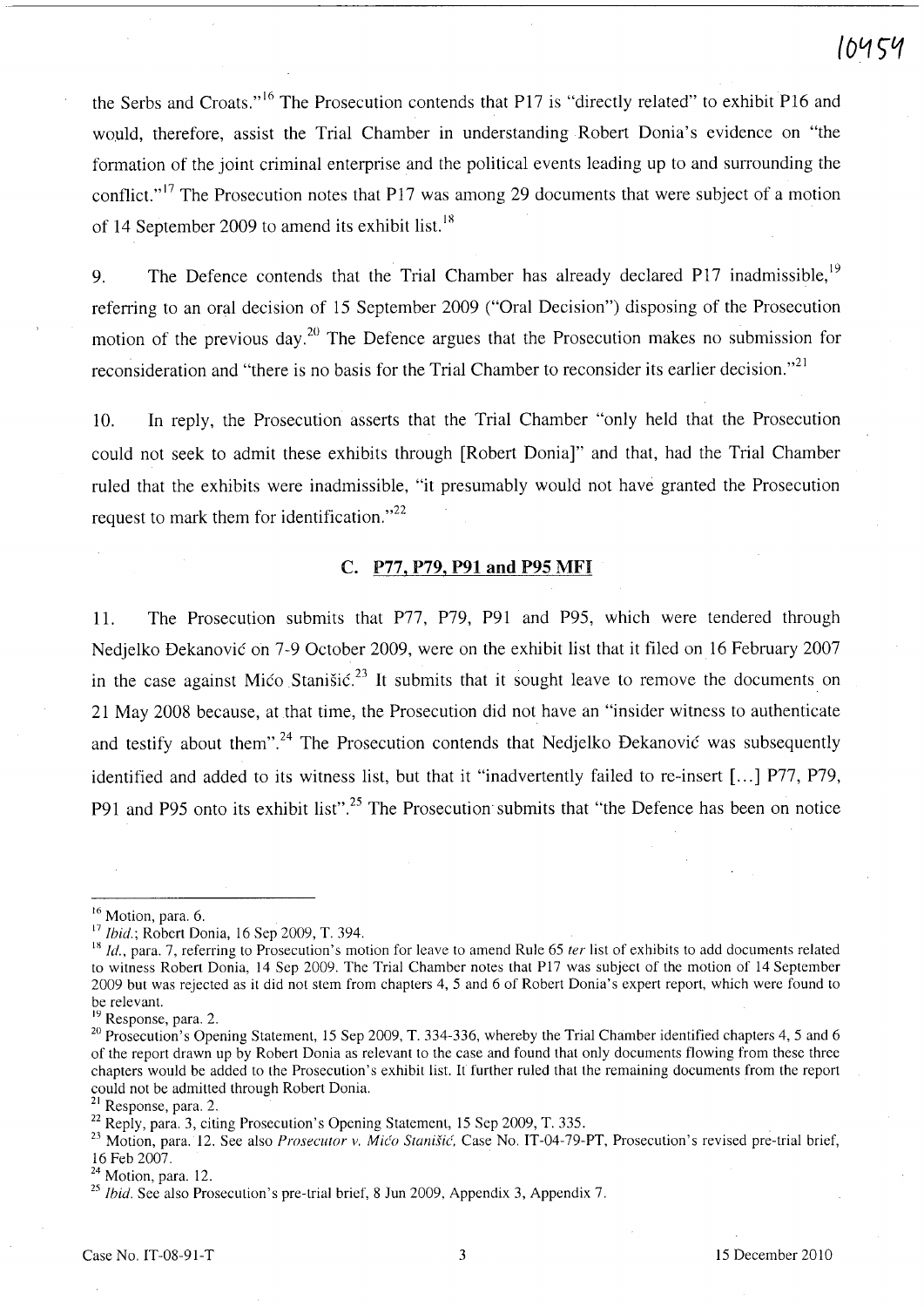of these documents and their relevance to this case since at least February 2007, and therefore, any prejudice caused by their re-addition to the Prosecution's exhibit list would be minimal."<sup>26</sup>

12. The Defence objects to these documents on the ground that the Prosecution "not only indicated to the Accused that [it] would not be relying on these documents at trial [but] failed to give any notice that there would be any steps taken to re-instate these documents until now, some four months since [Nedjelko Đekanović] testified."<sup>27</sup>

13. In reply, the Prosecution argues that the Defence has been on notice of the relevance of the documents and the Prosecution's intent to use them since, "at the very latest [...] the Prosecution tendered them" through this witness.<sup>28</sup>

### D. Plll, P112, P124, PI7I, P494 and P502 MFI

14. The Prosecution submits that it discovered PIll, P112, P124, PI7l, P482, P494 and P502 after it had filed its Rule 65 fer exhibit list, during its review of "ISU searches" conducted in preparation for the testimony of Branko Basara and Aleksandar Krulj.<sup>29</sup>

15. The Prosecution asserts that PIll was authenticated by Branko Basara and provides evidence concerning crimes committed in Sanski Most.<sup>30</sup> The Defence argues that P111 is not admissible and that the portion relevant to the testimony of Branko Basara "was read to him in court and has become a part of the record".<sup>31</sup>

16. The Prosecution asserts that P1l2 would help place the issues raised in Branko Basara's testimony in context given that it is "a contemporaneous document", which provides evidence concerning crimes committed in Sanski Most and Prijedor.<sup>32</sup> The Defence submits that "P112 is not admissible in its entirety" but that only the five lines that the witness was asked to read to himself and which he confirmed "reflected his opinion at the time" is admissible in order to "explain the answer he gave in court". $33$ 

17. The Prosecution submits that P124 is a "dispatch from SJB Sanksi Most to CSB Banja Luka" and provides evidence on the detention of non-Serbs at the SJB Building and the Krings

- <sup>27</sup> Response, para. 5.
- 28 Reply, para. 5.
- $29$  Motion, paras 13-16.
- $30$  Motion, para. 13.
- <sup>31</sup> Response, para. 5.
- <sup>32</sup> Motion, para. 13.
- $33$  Response, para. 5.

<sup>&</sup>lt;sup>26</sup> Motion, para. 12.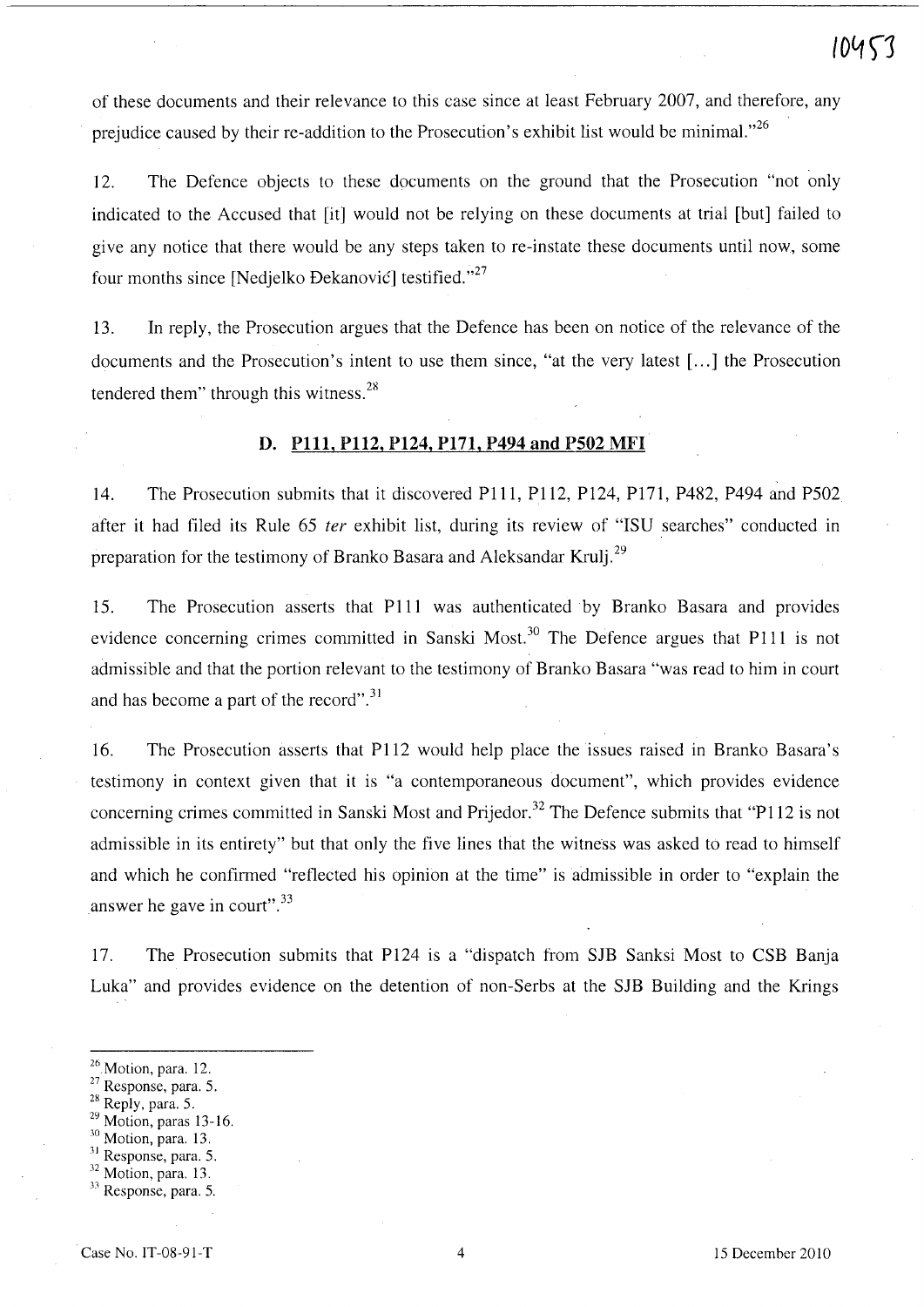factory in August 1992.<sup>34</sup> The Prosecution asserts that "together with the testimony of [Milenko] Delic] it shows that the police and military detained non-Serbs without due process, and that the Accused Zupljanin and other members of the CSB leadership were aware of these detention facilities".<sup>35</sup> The Defence submits that P124 is not admissible through Milenko Delić because "he was not asked whether he had ever seen this document, nor was he able to authenticate it".<sup>36</sup>

18. The Prosecution submits that P171 is an article from the *Glas* newspaper, dated 1 April 1992, on a ceremonials inspection of the Bosnian Serb police in the Autonomous Region of Herzegovina.<sup>37</sup> The Prosecution asserts that the document "corroborates the testimony of [Aleksandar Krulj] regarding the presence of Accused Stanišić, as well as portions of Stanišić's speech at this event."<sup>38</sup> The Defence submits that  $P171$ , a newspaper article, is inadmissible because Aleksandar Krulj testified that the contents of the article were "a pure lie".<sup>39</sup>

19. The Prosecution submits that P494 is a "1<sup>st</sup> Krajina Corps report requesting Manjača camp detainees to repair water pipes" and P502 is "a 1<sup>st</sup> Krajina Corps order signed on behalf of General Momir Talic requiring Manjaca camp detainees to be used to reconstruct an orthodox church".<sup>40</sup> The Prosecution asserts that both documents are examples of the use of Manjaca camp detainees by the military and police for manual labour, which ST172 confirmed.<sup>41</sup> The Defence does not object to the admission into evidence of both P494 and P502.<sup>42</sup>

# **H. APPLICABLE LAW**

20. The Trial Chamber may grant any motion for an amendment to the Prosecution's Rule 65 *ter* exhibit list if satisfied that to do so is in the interests of justice. Factors that may be taken into account in assessing the interests of justice include: (1) whether the Prosecution has shown good cause for the proposed addition and (2) has exercised due diligence; (3) the *prima facie*  relevance and importance of the documents; (4) the possibility of undue delay in proceedings; (5) the repetitive or cumulative nature of the documents; (6) the stage of the proceedings; and (7) whether the Defence would suffer undue prejudice as a result of the amendment.<sup>43</sup> In this respect,

**104S"2** 

<sup>&</sup>lt;sup>34</sup> Motion, para. 14.

*<sup>35</sup> Ihid.* See also Milenko Delic, 19 Oct 2009, T. 1570-157l.

<sup>36</sup> Response, para. 6; Milenko Delic, 19 Oct 2009, T. 1569-157l.

<sup>&</sup>lt;sup>37</sup> Motion, para. 15.

<sup>&</sup>lt;sup>38</sup> *Ibid.* See also Aleksandar Krulj, 28 Oct 2009, T. 2209-2211.

<sup>39</sup> Response, para. 8; Aleksandar Krulj, 28 Oct 2009, T. 2207-2213.

<sup>40</sup> Motion, para. 16.

<sup>41</sup>*Ihid.* See also STI72, 21 Jan 2010, T. 5305.

<sup>42</sup> Response, para. 8.

<sup>&</sup>lt;sup>43</sup> Prosecutor v. Milan Lukić and Sredoje Lukić, Case No. IT-98-32/1-T, Decision on motion for leave to amend Prosecution's list of witnesses, 29 Aug 2008 *("Lukić Decision")*, paras 24-25; *Prosecutor v. Jadranko Prlić et al.*, Case No. IT-04-81-T, Decision on motion to amend witness and exhibit list, 16 Jan 2008, pp. 5-6; *Prosecutor v. Vujadin*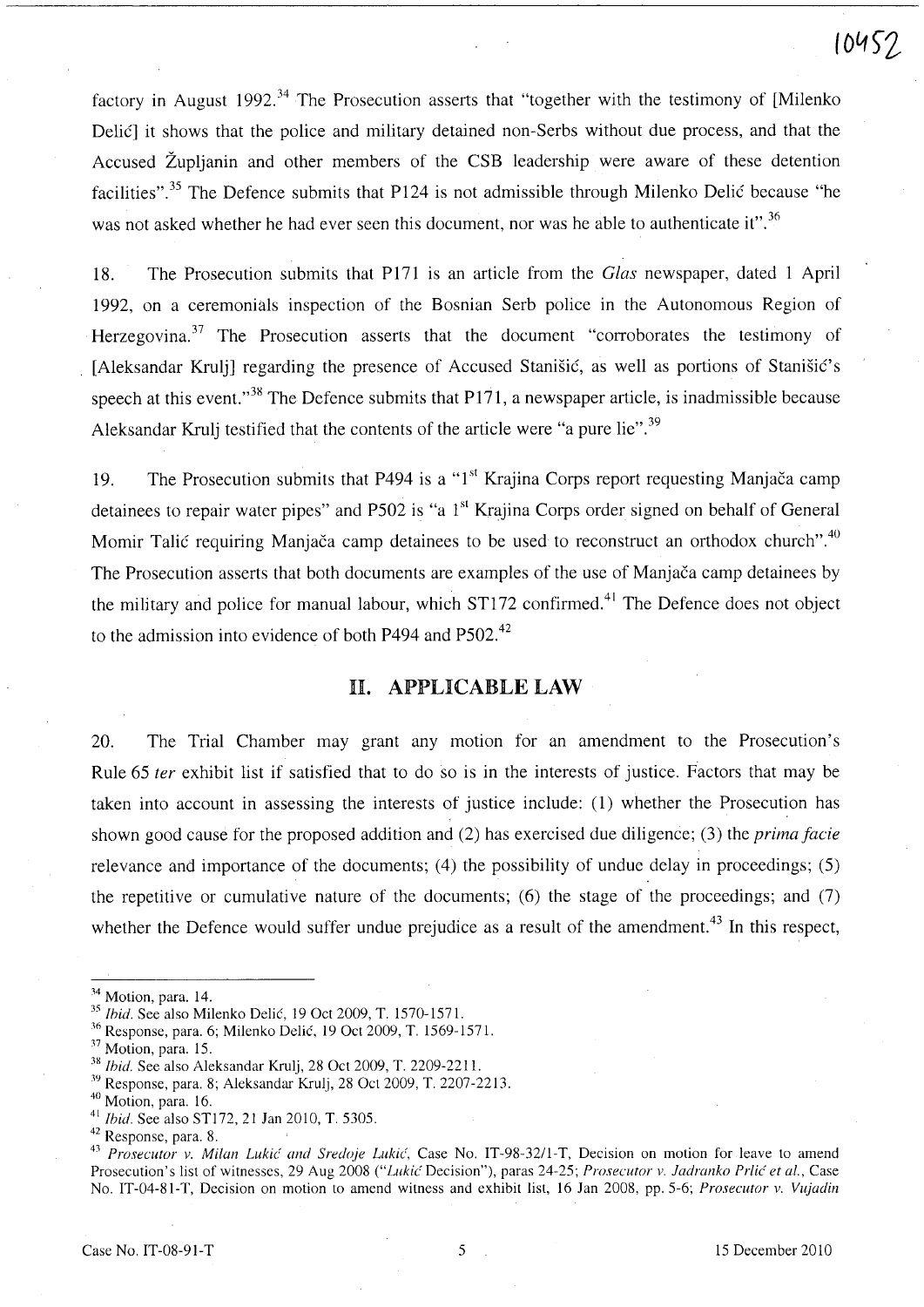the Trial Chamber must balance the Prosecution's duty to present the available evidence to prove its case with the right of the accused to a fair and expeditious trial.<sup>44</sup>

21. The admission of evidence is subject to the general requirements of Rule 89(C) and (D), that is, the evidence must be relevant and have probative value which is not substantially outweighed by the need to ensure a fair trial.<sup>45</sup>

# HI. DISCUSSION

22. The Prosecution presents its position on each document in the context of testimony of witnesses who provided relevant evidence as to the authenticity, reliability and provenance of the documents. In the Response, the Defence base their position on the admission into evidence of the documents rather than address whether the criteria for amendment of the Rule 65 *ter* exhibit list have been met. However, given that witnesses have already testified to the documents and that the Response addresses the Defence's position on their admission, the Trial Chamber will, in the interest of expediency and judicial economy, also consider whether the criteria of Rule 89(C) have been met for the admission of the documents into evidence.

23. As a preliminary matter, the Trial Chamber considers that the Prosecution's adoption of an "economical approach" in waiting to file the Motion after having accumulated a number of MFI documents runs contrary to the requirement to show due diligence for its request. It is also not in accordance with the Revised Guidelines issued by the Trial Chamber.<sup>46</sup> The Trial Chamber reminds the parties that "it is important for fair and expeditious proceedings that the parties discharge their responsibility towards an orderly and timely case management."<sup>47</sup>

# A. P17MFI

24. In the Oral Decision, the Trial Chamber ruled that PI7 could not be admitted through Robert Donia as it neither stemmed from chapters 4, 5 or 6 of his report on "Bosnian Serb Leadership and the Siege of Sarajevo, 1990-1995", which the Trial Chamber had deemed to be the relevant part

<sup>47</sup>*Haradinaj* Decision, para. 7.

*Popovic' et aI.,* Case No. IT-05-SS-AR73.1, Decision on appeals against decision admitting material related to Borovčanin's questioning, 14 Dec 2007, paras 37-38.

<sup>44</sup>*Lukic'* Decision, para. 23.

*<sup>45</sup> Prosecutor v. Stanislav Calic',* Case No. IT-9S-29-AR73.2, Decision on interlocutory appeal concerning Rule 92 *his(C),* 7 lun 2002, para. 12.

<sup>&</sup>lt;sup>46</sup> Order on revised guidelines on the admission and presentation of evidence, 2 Oct 2009 ("Revised Guidelines"), in particular para. 6 which reads "[mJaterial on a party's exhibit list may be requested to be admitted into evidence by that party. In the event that a party seeks to admit into evidence material that is not on its exhibit list, the party must, prior to requesting admission into evidence, seek the leave of the Trial Chamber by way of a written motion to add the material in question to the exhibit list".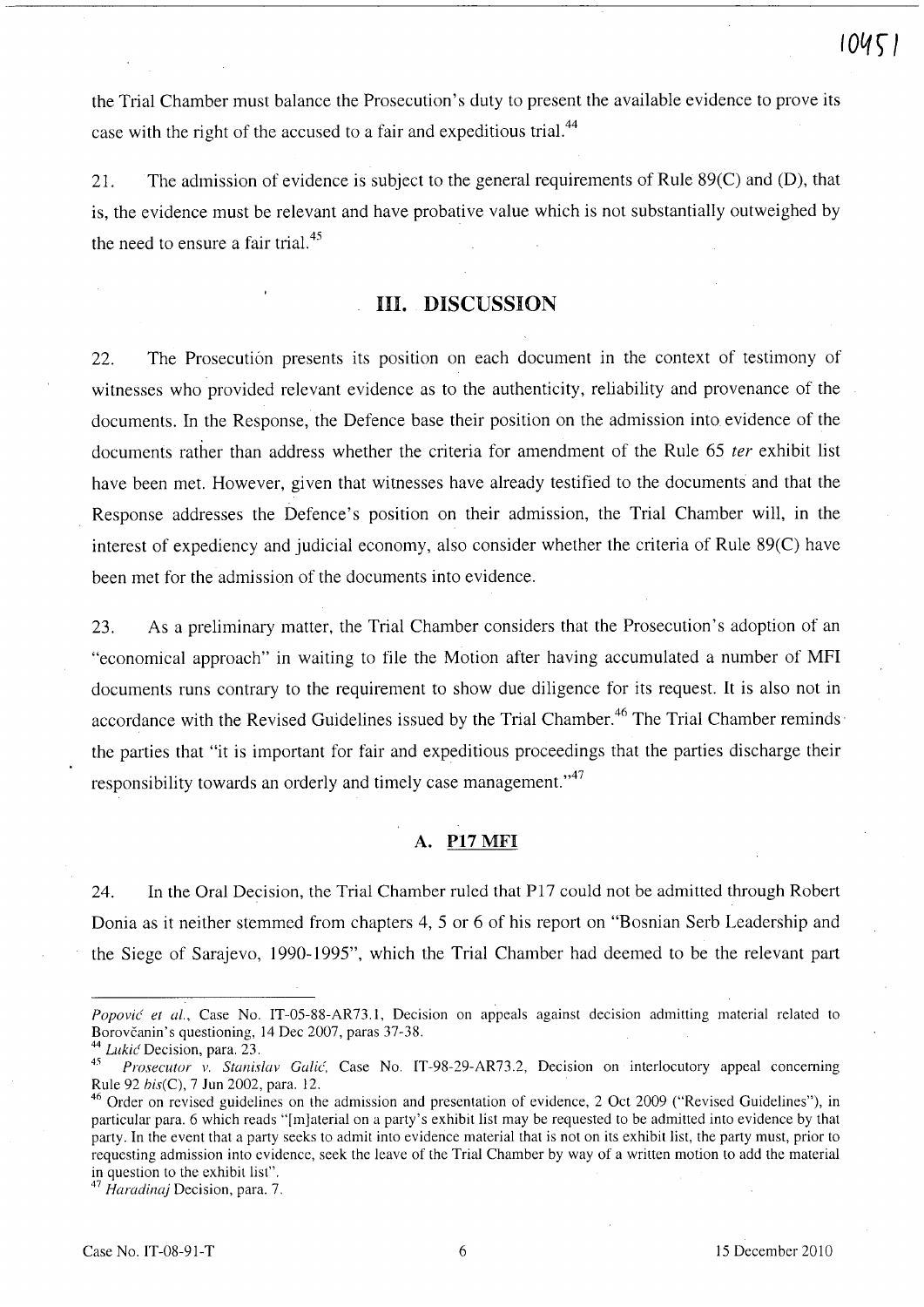thereof, nor was it on the Rule 65 *ter* exhibit list.<sup>48</sup> Nevertheless, on 16 September 2009, the Prosecution presented P17 to Robert Donia for comment and the Trial Chamber marked the document for identification pending its addition to the Rule 65 *ter* list.<sup>49</sup>

25. The Trial Chamber is satisfied that P17 is *prima facie* relevant and probative to issues in this case, since it contains "a key historical agreement" in May 1992 regarding the division of Bosnia and Herzegovina between the Serbs and the Croats.<sup>50</sup> Upon review of its contents together with that of exhibit P16, the Trial Chamber is also satisfied that the two are directly related and provide a fuller understanding of the political events surrounding the conflict.<sup>51</sup> In the course of his testimony, Robert Donia commented that the only way the Serb and Croat leaders were able to arrive at the agreement that is the subject of P17 was "by excluding the Bosnian Muslims from the discussion completely".<sup>52</sup> As result, the agreement "was subsequently denounced by the European Community negotiators who wanted any agreement to be between all three sides."<sup>53</sup>

26. These new facts and arguments merit reconsideration of the Oral Decision in relation to P17. Accordingly, the Trial Chamber will grant the Motion in this respect. The Trial Chamber is also satisfied that P17 meets the requirements of Rule 89(C) and will therefore admit P17 into evidence.

### **B. P77, P79, P91 and P95** MFI

27. The Trial Chamber is satisfied that these documents are *prima facie* relevant and probative to issues in this case, as they relate to minutes from meetings of the Crisis Staff of the Municipal Assembly of Kotor Varoš, Bosnia and Herzegovina from June to August 1992.<sup>54</sup> The Prosecution inadvertently omitted to request their inclusion on its exhibit list after the addition of Nedjelko Dekanovic as the insider witness capable of testifying about them. The Trial Chamber considers that the Prosecution failed to request timely addition of the documents.<sup>55</sup> However, given that the documents were disclosed to the Defence early in the pre-trial stage of the case, adding them to the list at this stage will not cause undue prejudice. Nedjelko Dekanovic testified to the reliability and veracity of the contents of each of the documents, which the Trial Chamber notes was not challenged by the Defence either at the time of tendering<sup>56</sup> or during cross-examination.

<sup>48</sup> Prosecution's Opening Statement, 15 Sep 2009, T. 335; Bosnian Serb Leadership and the Siege of Sarejevo, 1990- 1995, prepared by Robert Donia, Ex. P32.

<sup>49</sup> Robert Donia, 16 Sep 2009, T. 394-395.

<sup>50</sup> Motion, para. 6.

<sup>51</sup>*Ibid.* 

*<sup>52</sup> Ibid.* 

*<sup>53</sup> 1bid.* 

*<sup>54</sup>Ihid.* 

<sup>&</sup>lt;sup>55</sup> Prosecutor v. Popović et al., Case No. IT-05-88-AR73.1, Decision on appeals against decision admitting material related to Borovčanin's questioning, 14 Dec 2007, para. 39.

<sup>56</sup> Nedjelko Dekanovic, 8 Oct 2009, T. 1609, lO97; 9 Oct 2009, T. 1193, 1166.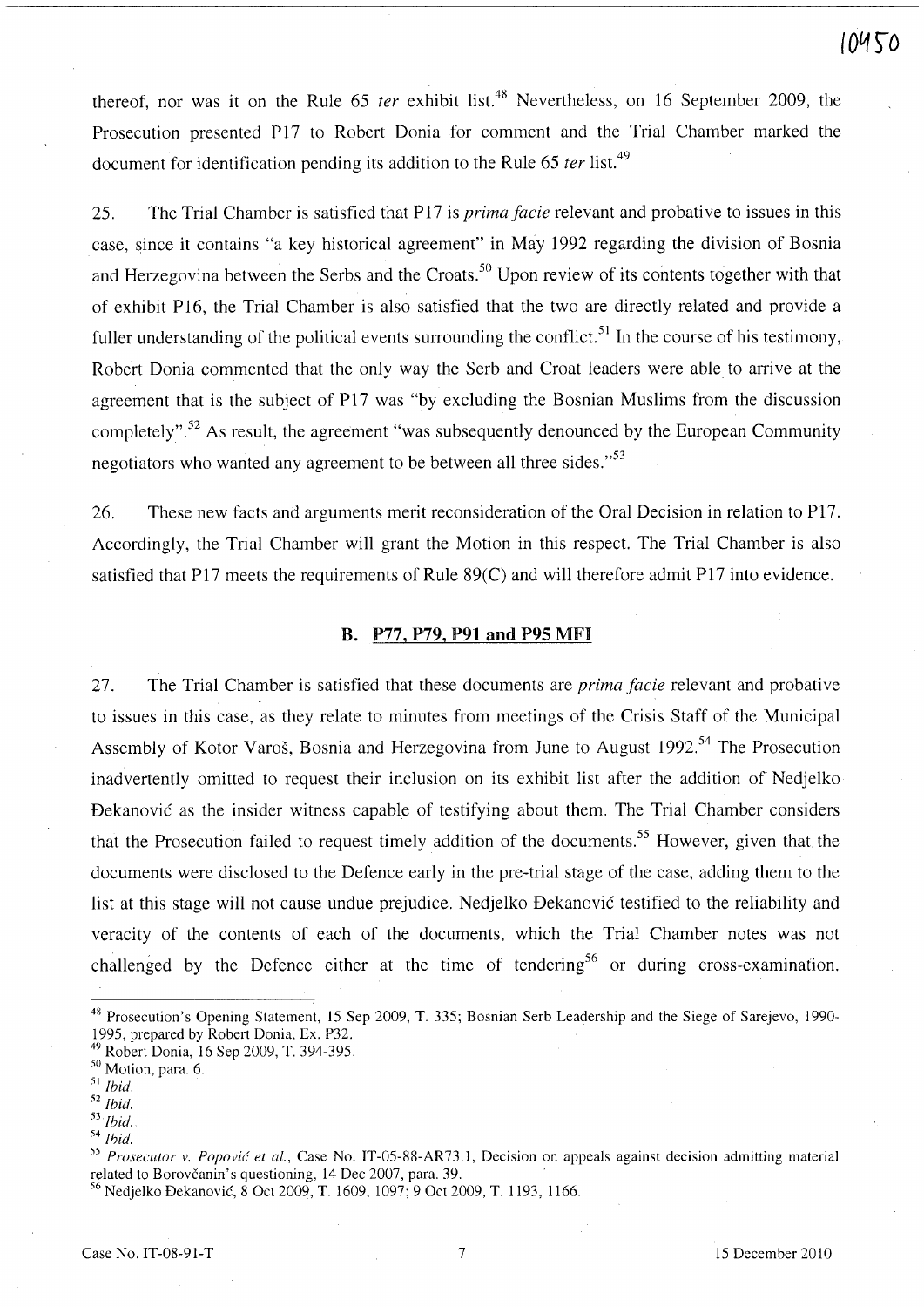Accordingly, the Motion will be granted in this respect. Moreover, given the evidence of Nedjelko Dekanovic, the Trial Chamber is satisfied that the documents are relevant and probative. The documents will, therefore, also be admitted into evidence.

### C. **PllI, P112, P124, PI71, P494 and PS02** MFI

28. P111 and P112 were presented to Branko Basara on 12 October 2009.<sup>57</sup> The Trial Chamber considers both documents to be *prima facie* relevant and probative to the issues in the case. The Trial Chamber also notes that the witness identified his own signature on PIll, offered relevant testimony regarding his report on "the situation in Sanski Most"<sup>58</sup> and testified that P112, while not a "word for word" transcription of a speech he had given, was an accurate reflection of his opinion at the time.<sup>59</sup> The Trial Chamber considers both documents, supported by the testimony of Branko Basara, relevant and probative to the issues in the case. In view of the fact that the documents were disclosed to the Defence on 2 May 2008, the Trial Chamber holds that any prejudice caused by their late inclusion on the Prosecution's exhibit list would be minimal.<sup>60</sup> The Trial Chamber will, therefore, grant the Motion in this respect. Having considered Branko Basara's evidence, the Trial Chamber will also admit PIll and Pl12 into evidence.

29. P124 was presented to Milenko Delić on 19 October 2009.<sup>61</sup> While the Trial Chamber is satisfied that the document is *prima facie* relevant and probative to issues in this case, Milenko Delic testified that he was unaware of the detention facilities referred to in P124 and was unable to authenticate the document or provide relevant testimony in relation to it.  $62$ 

30. P 171 is a newspaper article that was presented to Aleksandar Krulj on 28 October 2009. The Stanisic Defence objected to its introduction at the time, in view of the fact that it is a media article that, according to the Prosecution, was used for war propaganda, and which, therefore, cannot be relied upon for the veracity of its contents.<sup>63</sup> Although the Trial Chamber is satisfied that the document is *prima facie* relevant and probative to issues in the case, Aleksandar Krulj, while giving evidence, did not authenticate P171.<sup>64</sup>

31. The Trial Chamber considers that the Prosecution did not act diligently in conducting a more thorough search of its documents archive prior to filing its Rule 65 *ter* list at the pre-trial

- <sup>60</sup>*Id.,* T. 1287
- <sup>61</sup> Milenko Delić, 19 Oct 2009, T. 1569.

S7 Branko Basara, 12 Qct 2009, T. 1283-1290.

<sup>5</sup>X *Id.,* T. 1284.

S9 *Id.,* T. 1287.

<sup>62</sup> Response, para. 7. See also Milenko Delic, 19 Qct 2009, T. 1570.

<sup>6}</sup> Aleksander Krulj, 28 Qct 2009, T. 2208.

 $^{64}$  *Id.*, T. 2210.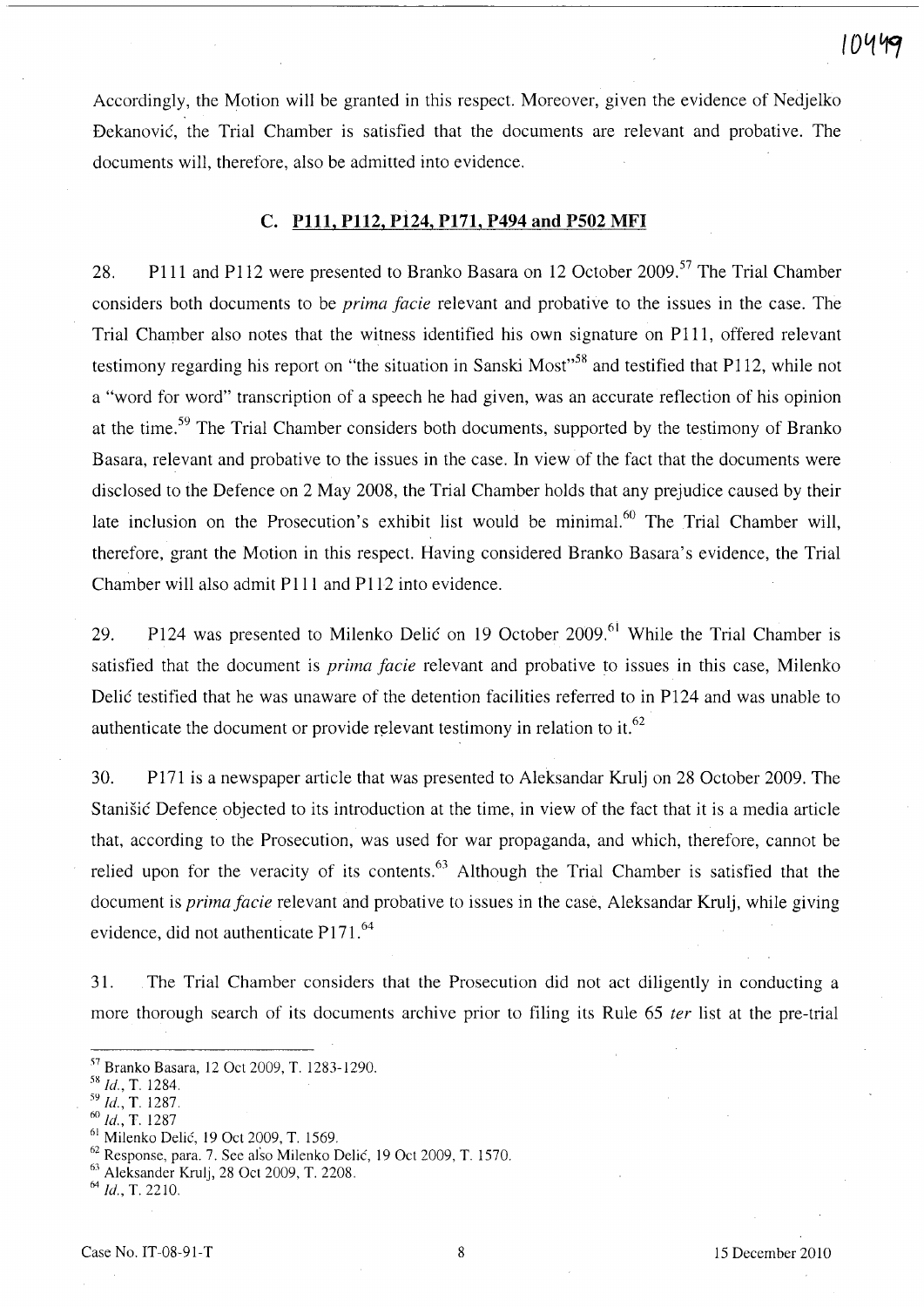stage. The Trial Chamber further considers that the Motion offers no information as to when P124 and P171 were disclosed to the Defence. In order to ensure adequate protection of the rights of the Accused, it is not in the interest of justice to add P124 and P171 to the Prosecution's exhibit list and the Trial Chamber will deny the Motion in this respect.

32. P494 and P502 were presented to ST172 on 21 January 2010<sup>65</sup> and the Defence does not object to their addition.<sup>66</sup> P494 addresses the repair work on the water pipes at the Manjača camp by the detainees in July 1992, and P502 discusses the use of detainees from the Manjaca camp for construction work in August 1992. ST172 testified that the use of prisoners for physical labour was approved on behalf of General Talic and that prisoners volunteered as it "was natural for people to want to be outside in the fresh air and have contact with other people".<sup>67</sup> The Trial Chamber is satisfied that both documents are relevant and probative to issues in the case. It will therefore grant their addition to the Prosecution's exhibit list and admit them into evidence.

# IV. DISPOSITION

33. Pursuant to Rules 54, 65 *ter,* 89(C) and 89(D), the Trial Chamber:

GRANTS the Prosecution leave to reply and accepts the Reply on record;

GRANTS the Motion IN PART;

ADDS to the Prosecution's Rule 65 *ter* exhibit list MFI Documents P17, P77, P79, P9l, P95, PIll, Pl12, P494 and P502;

ADMITS PI7, P77, P79, P91, P9S, PIll, Pll2, P494 and PS02 into evidence as exhibits;

DENIES the Motion in all other respects;

AFFIRMS the oral ruling of 30 September 2009; and

<sup>65</sup> STl72, 21 Jan 2010, T. 5305, 5315.

 $66$  Response, para. 9.  $67$  *Ihid.*